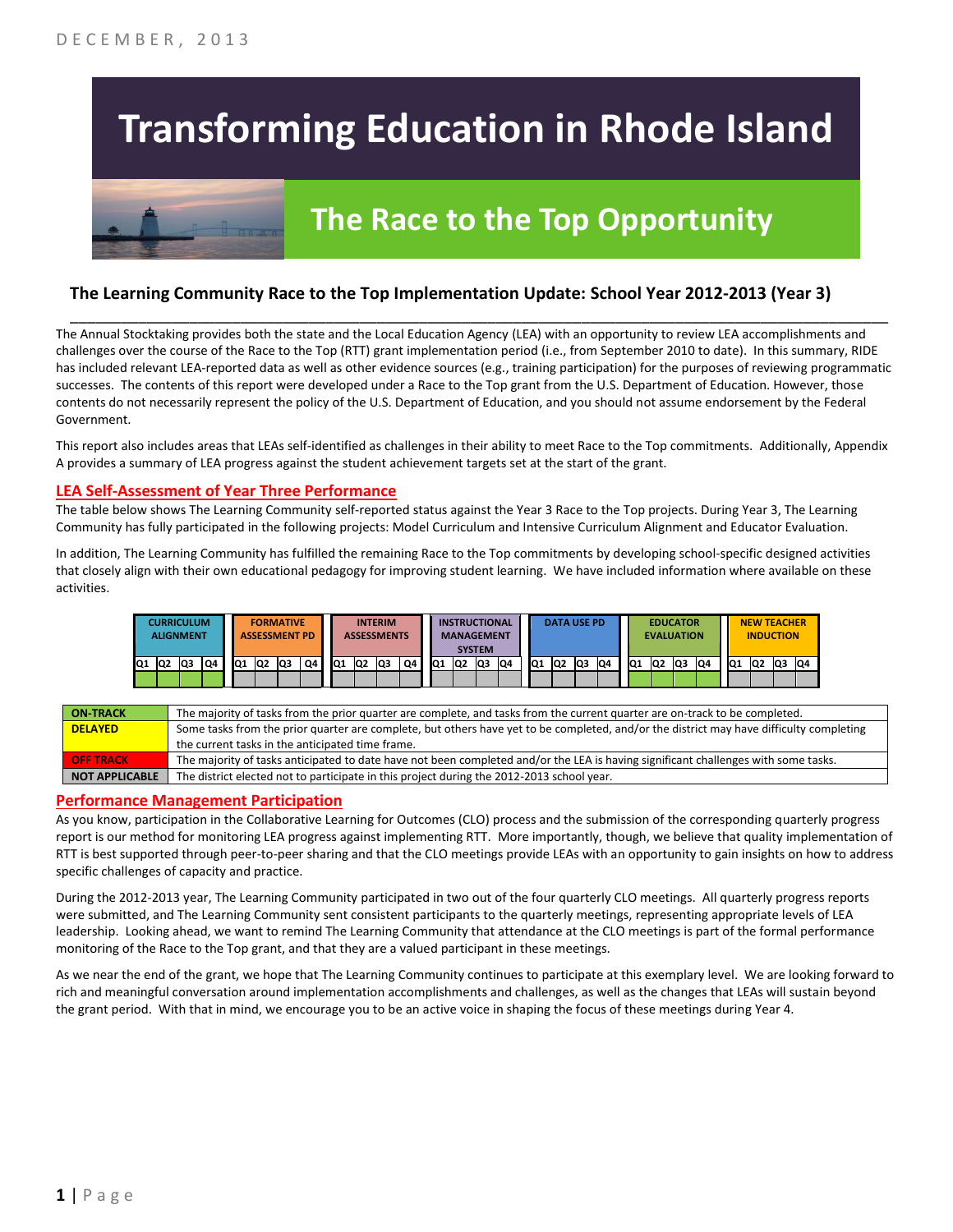#### **System of Support 1: Standards and Curriculum**

Based on the quarterly progress reports submitted by The Learning Community, as well as participation in additional applicable activities through the end of the 2012-2013 school year, we have assessed the district as 'on track (green),' 'delayed (yellow),' 'off track/at risk (red)', or 'not applicable (grey) on each of the Year 3 System of Support 1 scope of work tasks for Race to the Top. This assessment is reflected in the table below. Please note that further description of these statuses can be found on page one of this report.

RIDE would like to commend The Learning Community on its efforts to expand and deepen educator and administrator knowledge of the Common Core State Standards (CCSS). In its progress reports, The Learning Community noted that they spent two days during their 'Summer Institute' focusing on the math common core standards with a team of consultants from Math Solutions and the K-5 teachers as well as secondary math teachers.

Over the last two years, The Learning Community has made significant progress against developing and implementing a guaranteed and viable curriculum aligned to the new Common Core State Standards. During the 2012-2013 school year, The Learning Community focused on their K-8 math curriculum while simultaneously aligning existing units of study in all other subject areas to the Common Core. Grade level teams and instructional coaches worked with external consultants to revise and craft new units of study, drawing from national resources and using The Learning Community's own interim and formative assessment data to inform changes. In preparation for Fall 2014, The Learning Community revised all of the launching units for the upcoming school year based on student data and teacher reflections.

We commend The Learning Community on their work in this area, and are happy to hear that The Learning Community has found access to expertise in other district's valuable. We look forward to hearing more about the resources and practices that the school has found most valuable during our upcoming CLO meetings.

| Intensive Curriculum Alignment and Model Curriculum Development                                                                                                                                                                                           |    | Year 3:SY12-13                          |        |        |  |  |
|-----------------------------------------------------------------------------------------------------------------------------------------------------------------------------------------------------------------------------------------------------------|----|-----------------------------------------|--------|--------|--|--|
|                                                                                                                                                                                                                                                           | Q1 | Q <sub>2</sub>                          | Q3     | Q4     |  |  |
| Develop and communicate a multi-year Transition Plan for the Common Core State Standards implementation, including clear<br>expectations for school level transition benchmarks and a plan for developing a curriculum aligned to the CCSS in grades K-12 |    | Modify as Modify as Modify as<br>needed | needed | needed |  |  |
| Identify opportunities for educators to work collaboratively to deepen understanding of CCSS (e.g. Common Planning Time, grade<br>level team, department meetings, faculty meetings)                                                                      |    | Modify as Modify as Modify as<br>needed | needed | needed |  |  |
| Create implementation plan, including the identification of aligned resources, to support roll out of new curricula                                                                                                                                       |    | Modify as Modify as Modify as<br>needed | needed | needed |  |  |
| Develop curriculum aligned to the Common Core State Standards, including participation in Dana Center curriculum writing and<br>leadership sessions (if applicable)                                                                                       |    | v                                       |        |        |  |  |

\*Please note: the 'x' in the above table represents the anticipated completion timeline set by RIDE, not when the district completed the task. Additionally, for further clarification on the *criteria used to select each status, consult the description on page one of this report.*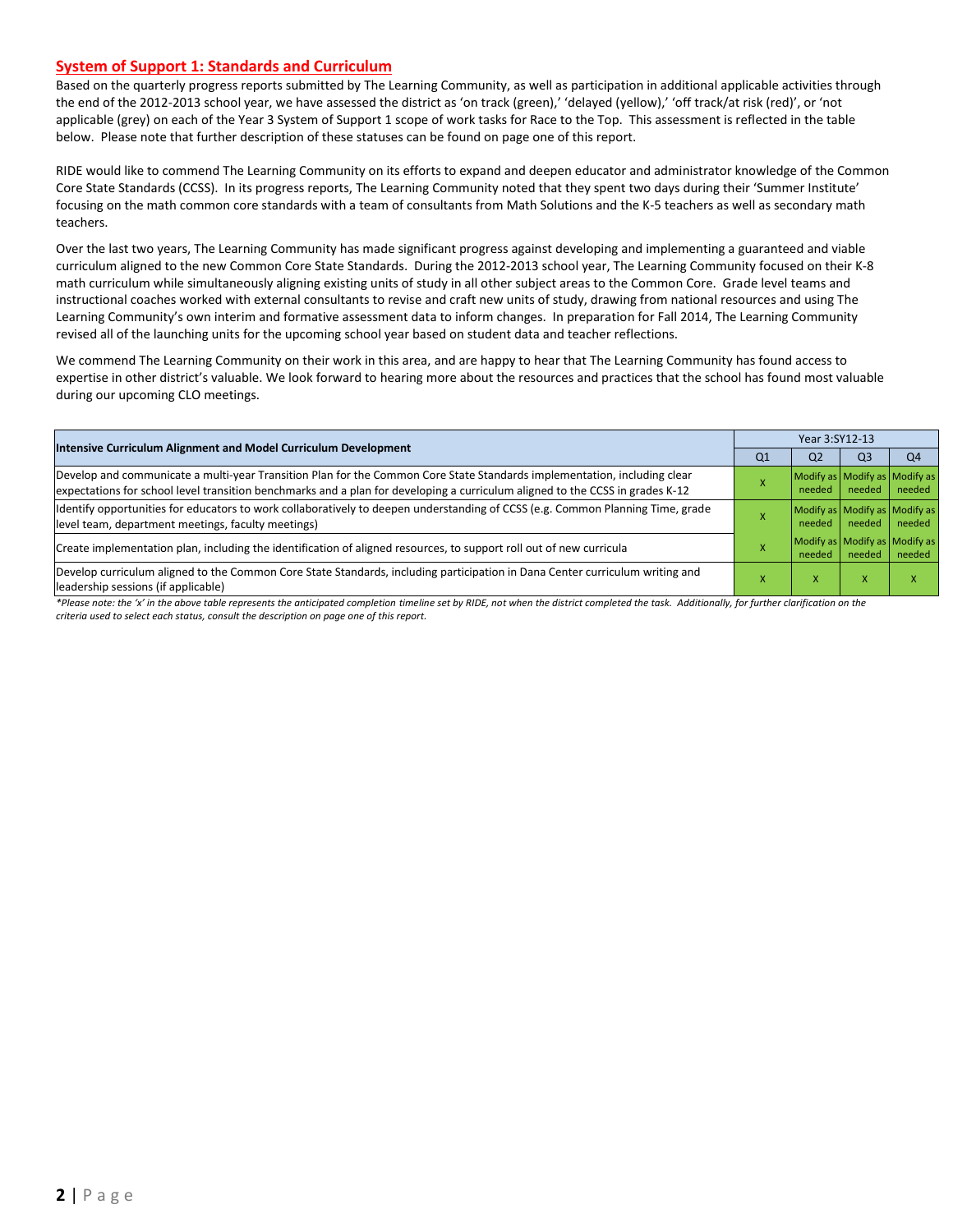#### **System of Support 2: Instructional Improvement Systems**

During the 2012-2013 school year, The Learning Community did not implement the Race to the Top projects in System of Support 2. Instead, The Learning Community continued to implement practices at their school that meet the Race to the Top commitments. Based on the quarterly progress reports submitted by The Learning Community, as well as participation in additional applicable activities through the end of the 2012- 2013 school year, we have assessed the district on each of the Year 3 scope of work tasks for those applicable projects.

As mentioned, The Learning Community did not participate in the RIDE formative assessment professional development modules. The school continued their practice of training teachers how to administer and analyze data from formative assessments. During the 2012-2013 school year, The Learning Community also supported three traditional districts with their administration of formative assessments in reading.

The Learning Community launched Aspen, a comprehensive student data information system, during the 2012-2013 school year. The school submitted student information to RIDE as required, and configured Aspen for use as an Instructional Management System. Additionally, for the past two years, The Learning Community administered interim assessments in reading and writing. During the 2011-2012 school year, the school began using interim assessments in math and science as well. While the school may investigate the item bank test construction tool, they have opted not to administer the RIDE fixed-form interim assessments at this time.

In the upcoming school year, we look forward to hearing how The Learning Community continues to refine these strategies within their school, and anticipate that other schools may benefit from The Learning Community's experiences.

| Interim Assessments (accessed via the Instructional Management System)                                                                                                                  | Year 3:SY12-13                  |                               |                                              |                |  |  |
|-----------------------------------------------------------------------------------------------------------------------------------------------------------------------------------------|---------------------------------|-------------------------------|----------------------------------------------|----------------|--|--|
|                                                                                                                                                                                         | Q <sub>1</sub>                  | Q <sub>2</sub>                | Q <sub>3</sub>                               | O <sub>4</sub> |  |  |
| Develop protocols or expectations regarding the use of interim assessment to inform instruction including timelines for<br>administration and process for scoring and reporting results |                                 |                               |                                              |                |  |  |
| Send LEA-determined facilitators to RIDE provided training on both the Fixed-Form assessment tool and the test-building tool                                                            | <b>Fixed Form</b>               | <b>Test</b><br><b>Builder</b> |                                              |                |  |  |
| Train of educators in the LEA on the administration and use of interim assessments utilizing RIDE-trained facilitators                                                                  |                                 | x                             |                                              |                |  |  |
| Administration of Interim Assessments in selected grades and content area(s)                                                                                                            | $1st$ Fixed<br><b>Form Test</b> | $2^{nd}$ Fixed                | 3 <sup>rd</sup> Fixed<br>Form Test Form Test |                |  |  |

| <b>Instructional Management System (IMS)</b>                                                                                                                                                              | Year 3:SY12-13                          |                |                |                           |  |  |
|-----------------------------------------------------------------------------------------------------------------------------------------------------------------------------------------------------------|-----------------------------------------|----------------|----------------|---------------------------|--|--|
|                                                                                                                                                                                                           | Q <sub>1</sub>                          | Q <sub>2</sub> | Q <sub>3</sub> | Q <sub>4</sub>            |  |  |
| Designate an LEA data steward to support decision making around data collections and systems implementation and to provide input  <br>and feedback on data initiatives through designated representatives | As needed As needed As needed As needed |                |                |                           |  |  |
| Maintain data quality standards of local student information systems and upload local assessment data and program information as<br>required by RIDE in a timely manner                                   |                                         | ⋏              | $\mathbf{v}$   | $\lambda$                 |  |  |
| Following RIDE training, LEA Administrative Users and LEA Trainers configure the IMS for educator use and to provide end users with<br>access and training needed to utilize the IMS for daily activities |                                         | ́              | $\mathbf{v}$   | $\lambda$                 |  |  |
| Deepen the understanding and use of the IMS among all educators                                                                                                                                           |                                         | л              | $\mathbf{A}$   | $\checkmark$<br>$\lambda$ |  |  |

| 'Data Use' Professional Development                                                                                                           |                | Year 3:SY12-13 |                |                |  |  |
|-----------------------------------------------------------------------------------------------------------------------------------------------|----------------|----------------|----------------|----------------|--|--|
|                                                                                                                                               | Q <sub>1</sub> | Q <sub>2</sub> | Q <sub>3</sub> | Q <sub>4</sub> |  |  |
| In coordination with RIDE, select 'Data Use' training dates for each cohort of schools, as applicable                                         |                |                |                | Year 2         |  |  |
| Identify and provide RIDE with the leadership team members from each school who will participate in Year 2 training cohorts, as<br>applicable |                |                |                | Year 2         |  |  |
| Following 'Data Use' professional development, identify district and school practices to sustain and deepen data use and<br>collaboration     | Year 1         | Year 1         | Year 1         | Year 1         |  |  |

Please note that, for this project, 'year 1' refers to cohort 1 taking place during the 2012-2013 school year, and 'Year 2' refers to cohort 2 taking place during the 2013-2014 school year.

| [Formative Assessment Professional Development Modules (accessed via the Instructional Management System)         |         | Year 3:SY12-13 |                 |         |  |  |  |
|-------------------------------------------------------------------------------------------------------------------|---------|----------------|-----------------|---------|--|--|--|
|                                                                                                                   |         | Q <sub>2</sub> |                 |         |  |  |  |
| Ildentify facilitators who will support the implementation of formative assessment practices in daily instruction |         |                |                 | SY13-14 |  |  |  |
| Coordinate participation of educators in training modules and communities of practice                             | SY12-13 | $SY12-13$      | SY12-13 SY13-14 |         |  |  |  |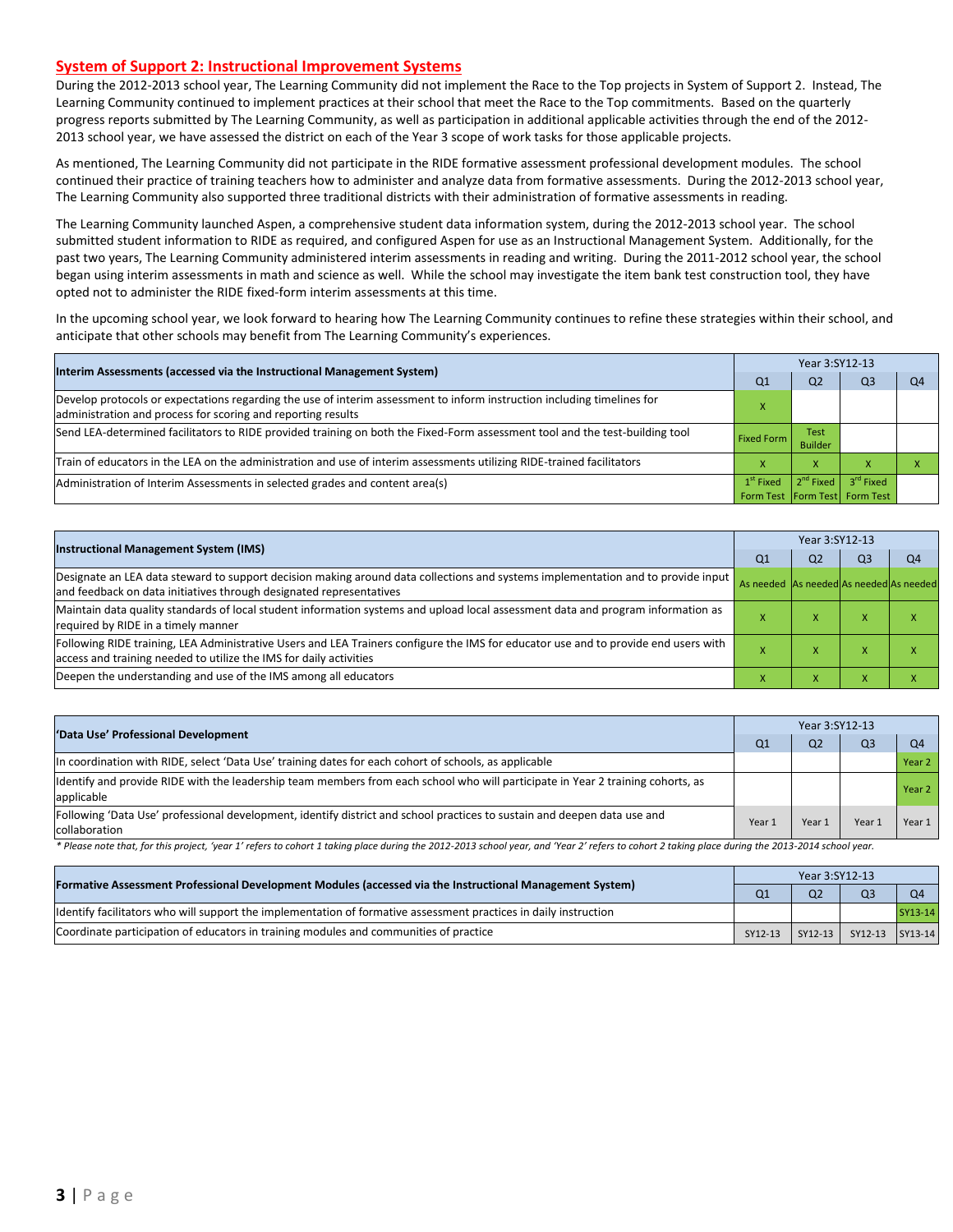#### **System of Support 3: Educator Effectiveness**

During the 2012-2013 school year, The Learning Community fully implemented all components of System of Support 3 - the Rhode Island model for teacher and building administrator evaluations; and final effectiveness ratings for all teachers have been submitted to RIDE. The school did not submit Building Administrator ratings. Based on the quarterly progress reports submitted by The Learning Community, as well as participation in additional applicable activities through the end of the 2012-2013 school year, we have assessed the district on each of the Year 3 scope of work tasks for Educator Evaluation.

Prior to the start of the school year, RIDE approved a district-designed evaluation process for teachers at The Learning Community. All administrators completed evaluations for teachers. Additionally, the Learning Community board of directors conducted co-director's evaluations.

During the 2012-2013 school year, all applicable Learning Community administrators attended teacher and building administrator evaluator trainings. Additionally, district administrators registered and/or attended applicable summer 2013 training. Looking ahead, RIDE would like to remind the district of their responsibility to ensure that all personnel responsible for evaluating both teachers and building administrators participate in applicable training activities.

As we enter into the final year of the Race to the Top grant, RIDE encourages The Learning Community to continue to engage their CLO peers in thinking about continuous support for evaluation implementation, as well as how evaluation data is being used to identify professional development needs.

|                                                                                                                                                                                                      |                               | Year 3:SY12-13 |                                            |                                  |  |  |
|------------------------------------------------------------------------------------------------------------------------------------------------------------------------------------------------------|-------------------------------|----------------|--------------------------------------------|----------------------------------|--|--|
| <b>Educator Evaluation</b>                                                                                                                                                                           | Q <sub>1</sub>                | Q <sub>2</sub> | Q <sub>3</sub>                             | Q4                               |  |  |
| Participate in educator evaluation model design, development and refinement feedback opportunities                                                                                                   | x                             | x              | X                                          | X                                |  |  |
| Identify District Evaluation Committee members, responsible for monitoring the implementation of the system and providing<br>recommendations to LEA leadership teams                                 |                               |                |                                            | x                                |  |  |
| Identify individuals who will serve as primary and, if applicable, secondary/complementary evaluators                                                                                                |                               |                |                                            | X                                |  |  |
| Send all required evaluators to RIDE-provided evaluator training on model; Send evaluators and system administrators to training on<br>the Educator Performance Support System (EPSS) data system    |                               |                | Mid-year<br>half-day<br>training           | Mid-year<br>half-day<br>training |  |  |
| Examine LEA Policies and Contracts for Challenges; where applicable, consider memorandums of understanding or contract renewal<br>language which will support district implementation of evaluations | X                             | x              | X                                          | X                                |  |  |
| Create a plan for the appropriate use of funds to support implementation of educator evaluation system                                                                                               |                               |                |                                            | x                                |  |  |
| Complete required components of RI Model for educator and building administrator evaluations                                                                                                         | SLO <sub>s</sub> and<br>Goals | Midyear        | Midyear<br>Conference Conference Summative | <b>EOY Report</b><br>&<br>rating |  |  |
| Submit evaluation data and documentation (e.g. component and summative level ratings, verified rosters); provide other requested<br>information to support RIDE research and system improvement      |                               | x              | X                                          | $\mathsf{X}$                     |  |  |
| Use Evaluation Data to identify individual and school/district-wide professional development needs and act on those needs                                                                            |                               |                | $\mathsf{x}$                               | x                                |  |  |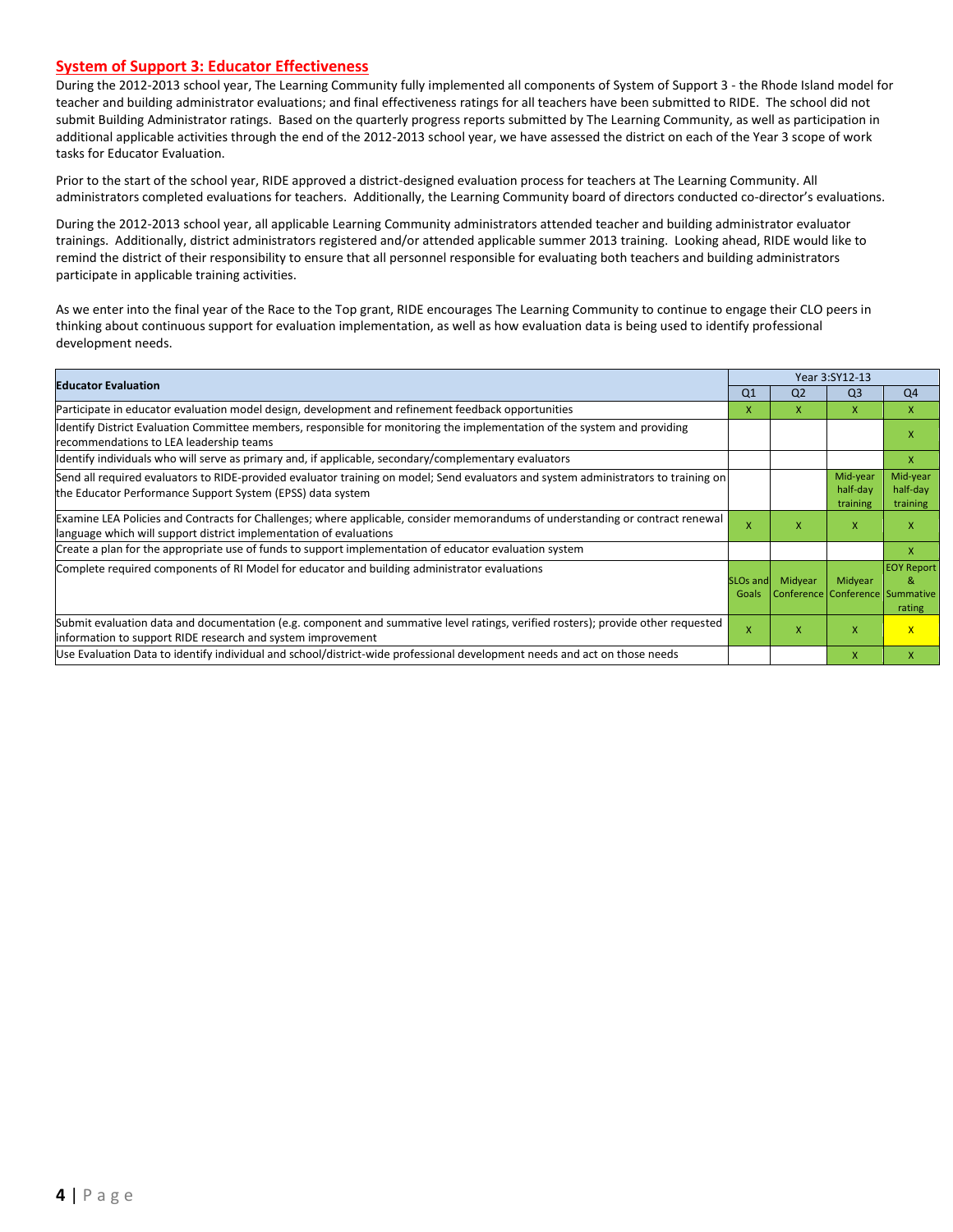#### **System of Support 4: Human Capital Development**

During the 2012-2013 school year, The Learning Community did not participate in the RIDE Beginning Teacher Induction program. Based on the quarterly progress reports submitted by The Learning Community, as well as participation in additional applicable activities through the end of the 2012-2013 school year, we have assessed the district on each of the Year 3 scope of work tasks for Beginning Teacher Induction.

The school opted to continue to provide their teachers with support from their instructional coaches. These coaches work closely with the new teachers, providing embedded professional development and planning support prior to the start of the school year. Once the school year begins, the coaches provide in-class support three or more days per week, depending on the learning plan of the teacher. Additionally, The Learning Community has continued their utilization of SchoolSpring for recruitment of staff on an as needed basis.

In the upcoming CLO sessions, RIDE hopes that The Learning Community will continue to share their coaching model with their colleagues.

| <b>Beginning Teacher Induction</b>                                                                                                                                                       |    | Year 3:SY12-13 |    |    |  |  |  |
|------------------------------------------------------------------------------------------------------------------------------------------------------------------------------------------|----|----------------|----|----|--|--|--|
|                                                                                                                                                                                          | Q1 | Q <sub>2</sub> | Q3 | O4 |  |  |  |
| f applicable, recommend potential Induction Coaches to RIDE                                                                                                                              |    |                |    |    |  |  |  |
| Review and revise hiring policies, timelines and processes in order to support appropriate and timely projections for anticipated hires<br>requiring induction coach services            |    |                | ⋏  |    |  |  |  |
| Provide RIDE with list of beginning teachers who will receive Induction Coach support in a timely manner in order to ensure that all<br>beginning teachers have coaching                 | ж  |                |    |    |  |  |  |
| Participate in RIDE-provided information opportunities in order to learn about induction coach program                                                                                   |    |                |    |    |  |  |  |
| Provide feedback to RIDE on the development and integration of existing mentorship programs into a sustainable, instructionally-<br>focused state or district-wide Induction Coach model |    |                |    |    |  |  |  |

The contents of this report were developed under a Race to the Top grant from the U.S. Department of Education. However, those contents do not necessarily represent the policy of the U.S. Department of Education, and you should not assume endorsement by the Federal Government.